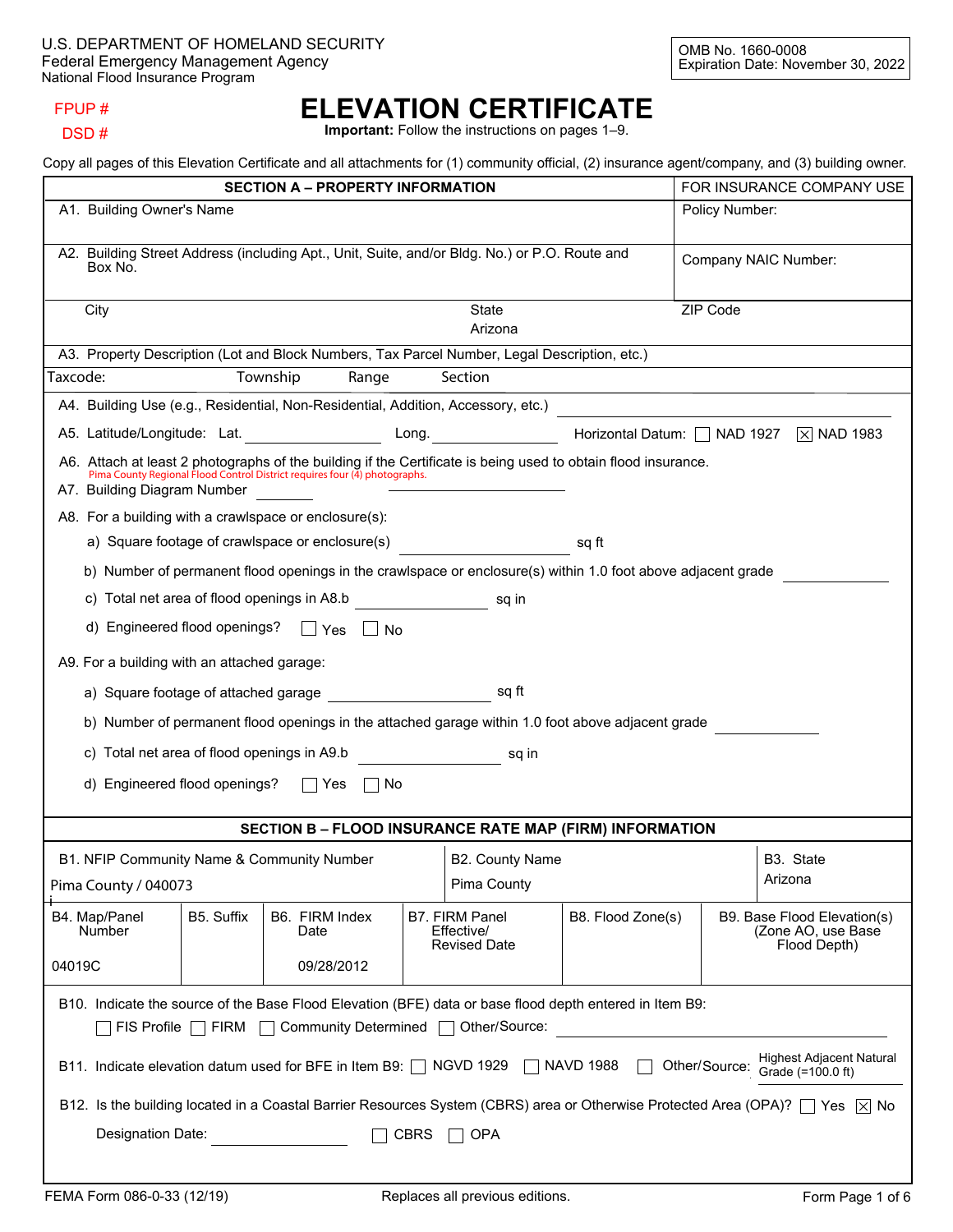| <b>ELEVATION CERTIFICATE</b>                                                                                                                                                                                                                                                                                                                                                                                                                                                                                                                                                                                                                                                                                                                                                                                                                                     |                                                                     |                                                                                                                                                                                                                                                                                                 | OMB No. 1660-0008<br>Expiration Date: November 30, 2022                                                                                                                     |
|------------------------------------------------------------------------------------------------------------------------------------------------------------------------------------------------------------------------------------------------------------------------------------------------------------------------------------------------------------------------------------------------------------------------------------------------------------------------------------------------------------------------------------------------------------------------------------------------------------------------------------------------------------------------------------------------------------------------------------------------------------------------------------------------------------------------------------------------------------------|---------------------------------------------------------------------|-------------------------------------------------------------------------------------------------------------------------------------------------------------------------------------------------------------------------------------------------------------------------------------------------|-----------------------------------------------------------------------------------------------------------------------------------------------------------------------------|
| IMPORTANT: In these spaces, copy the corresponding information from Section A.                                                                                                                                                                                                                                                                                                                                                                                                                                                                                                                                                                                                                                                                                                                                                                                   |                                                                     |                                                                                                                                                                                                                                                                                                 | FOR INSURANCE COMPANY USE                                                                                                                                                   |
| Building Street Address (including Apt., Unit, Suite, and/or Bldg. No.) or P.O. Route and Box No.                                                                                                                                                                                                                                                                                                                                                                                                                                                                                                                                                                                                                                                                                                                                                                |                                                                     |                                                                                                                                                                                                                                                                                                 | Policy Number:                                                                                                                                                              |
| City                                                                                                                                                                                                                                                                                                                                                                                                                                                                                                                                                                                                                                                                                                                                                                                                                                                             | <b>State</b><br>Arizona                                             | ZIP Code                                                                                                                                                                                                                                                                                        | <b>Company NAIC Number</b>                                                                                                                                                  |
|                                                                                                                                                                                                                                                                                                                                                                                                                                                                                                                                                                                                                                                                                                                                                                                                                                                                  | <b>SECTION C - BUILDING ELEVATION INFORMATION (SURVEY REQUIRED)</b> |                                                                                                                                                                                                                                                                                                 |                                                                                                                                                                             |
| C1. Building elevations are based on: $\Box$ Construction Drawings* $\Box$ Building Under Construction*<br>*A new Elevation Certificate will be required when construction of the building is complete.<br>C2. Elevations - Zones A1-A30, AE, AH, A (with BFE), VE, V1-V30, V (with BFE), AR, AR/A, AR/AE, AR/A1-A30, AR/AH, AR/AO.<br>Complete Items C2.a-h below according to the building diagram specified in Item A7. In Puerto Rico only, enter meters.<br>Benchmark Utilized:<br>Indicate elevation datum used for the elevations in items a) through h) below.                                                                                                                                                                                                                                                                                           |                                                                     |                                                                                                                                                                                                                                                                                                 | <b>Finished Construction</b>                                                                                                                                                |
| NGVD 1929   NAVD 1988   Other/Source:                                                                                                                                                                                                                                                                                                                                                                                                                                                                                                                                                                                                                                                                                                                                                                                                                            |                                                                     |                                                                                                                                                                                                                                                                                                 |                                                                                                                                                                             |
| Datum used for building elevations must be the same as that used for the BFE.<br>a) Top of bottom floor (including basement, crawlspace, or enclosure floor) ________________________<br>b) Top of the next higher floor<br>c) Bottom of the lowest horizontal structural member (V Zones only)<br>d) Attached garage (top of slab)<br>e) Lowest elevation of machinery or equipment servicing the building<br>(Describe type of equipment and location in Comments)<br>Lowest adjacent (finished) grade next to building (LAG)<br>f)<br>PCRFCD Note: Indicate lowest adjacent natural grade (LANG) in Section D.<br>g) Highest adjacent (finished) grade next to building (HAG)<br>PCRFCD Note: Indicate highest adjacent natural grade (HANG) in Section D.<br>h) Lowest adjacent grade at lowest elevation of deck or stairs, including<br>structural support |                                                                     | the control of the control of the control<br><u> 1989 - Johann Barbara, martxa al</u><br>the control of the control of the control of<br><u> Alexandria de la conte</u><br><u> 1989 - Jan Barbara Barat III, marka bashkan a shekara tsa na bashkan a shekara tsa na bashkan a shekara tsa </u> | Check the measurement used.<br>feet<br>meters<br>feet<br>meters<br>feet<br>meters<br>feet<br>meters<br>feet<br>meters<br>meters<br>feet<br>feet<br>meters<br>feet<br>meters |
|                                                                                                                                                                                                                                                                                                                                                                                                                                                                                                                                                                                                                                                                                                                                                                                                                                                                  | SECTION D - SURVEYOR, ENGINEER, OR ARCHITECT CERTIFICATION          |                                                                                                                                                                                                                                                                                                 |                                                                                                                                                                             |
| This certification is to be signed and sealed by a land surveyor, engineer, or architect authorized by law to certify elevation information.<br>I certify that the information on this Certificate represents my best efforts to interpret the data available. I understand that any false<br>statement may be punishable by fine or imprisonment under 18 U.S. Code, Section 1001.<br>Were latitude and longitude in Section A provided by a licensed land surveyor? $\Box$ Yes $\Box$ No                                                                                                                                                                                                                                                                                                                                                                       |                                                                     |                                                                                                                                                                                                                                                                                                 | Check here if attachments.                                                                                                                                                  |
| Certifier's Name                                                                                                                                                                                                                                                                                                                                                                                                                                                                                                                                                                                                                                                                                                                                                                                                                                                 | License Number                                                      |                                                                                                                                                                                                                                                                                                 |                                                                                                                                                                             |
| Title                                                                                                                                                                                                                                                                                                                                                                                                                                                                                                                                                                                                                                                                                                                                                                                                                                                            |                                                                     |                                                                                                                                                                                                                                                                                                 |                                                                                                                                                                             |
| Company Name                                                                                                                                                                                                                                                                                                                                                                                                                                                                                                                                                                                                                                                                                                                                                                                                                                                     |                                                                     |                                                                                                                                                                                                                                                                                                 |                                                                                                                                                                             |
| Address                                                                                                                                                                                                                                                                                                                                                                                                                                                                                                                                                                                                                                                                                                                                                                                                                                                          |                                                                     |                                                                                                                                                                                                                                                                                                 |                                                                                                                                                                             |
| City                                                                                                                                                                                                                                                                                                                                                                                                                                                                                                                                                                                                                                                                                                                                                                                                                                                             | State                                                               | ZIP Code<br>$\vert \textbf{v} \vert$                                                                                                                                                                                                                                                            |                                                                                                                                                                             |
| Signature                                                                                                                                                                                                                                                                                                                                                                                                                                                                                                                                                                                                                                                                                                                                                                                                                                                        | Date                                                                | Telephone                                                                                                                                                                                                                                                                                       | Ext.                                                                                                                                                                        |
| Copy all pages of this Elevation Certificate and all attachments for (1) community official, (2) insurance agent/company, and (3) building owner.                                                                                                                                                                                                                                                                                                                                                                                                                                                                                                                                                                                                                                                                                                                |                                                                     |                                                                                                                                                                                                                                                                                                 |                                                                                                                                                                             |
| Comments (including type of equipment and location, per C2(e), if applicable)<br>The elevation of the bottom of the structural frame of the manufactured home is electron contains                                                                                                                                                                                                                                                                                                                                                                                                                                                                                                                                                                                                                                                                               |                                                                     |                                                                                                                                                                                                                                                                                                 |                                                                                                                                                                             |
|                                                                                                                                                                                                                                                                                                                                                                                                                                                                                                                                                                                                                                                                                                                                                                                                                                                                  |                                                                     |                                                                                                                                                                                                                                                                                                 |                                                                                                                                                                             |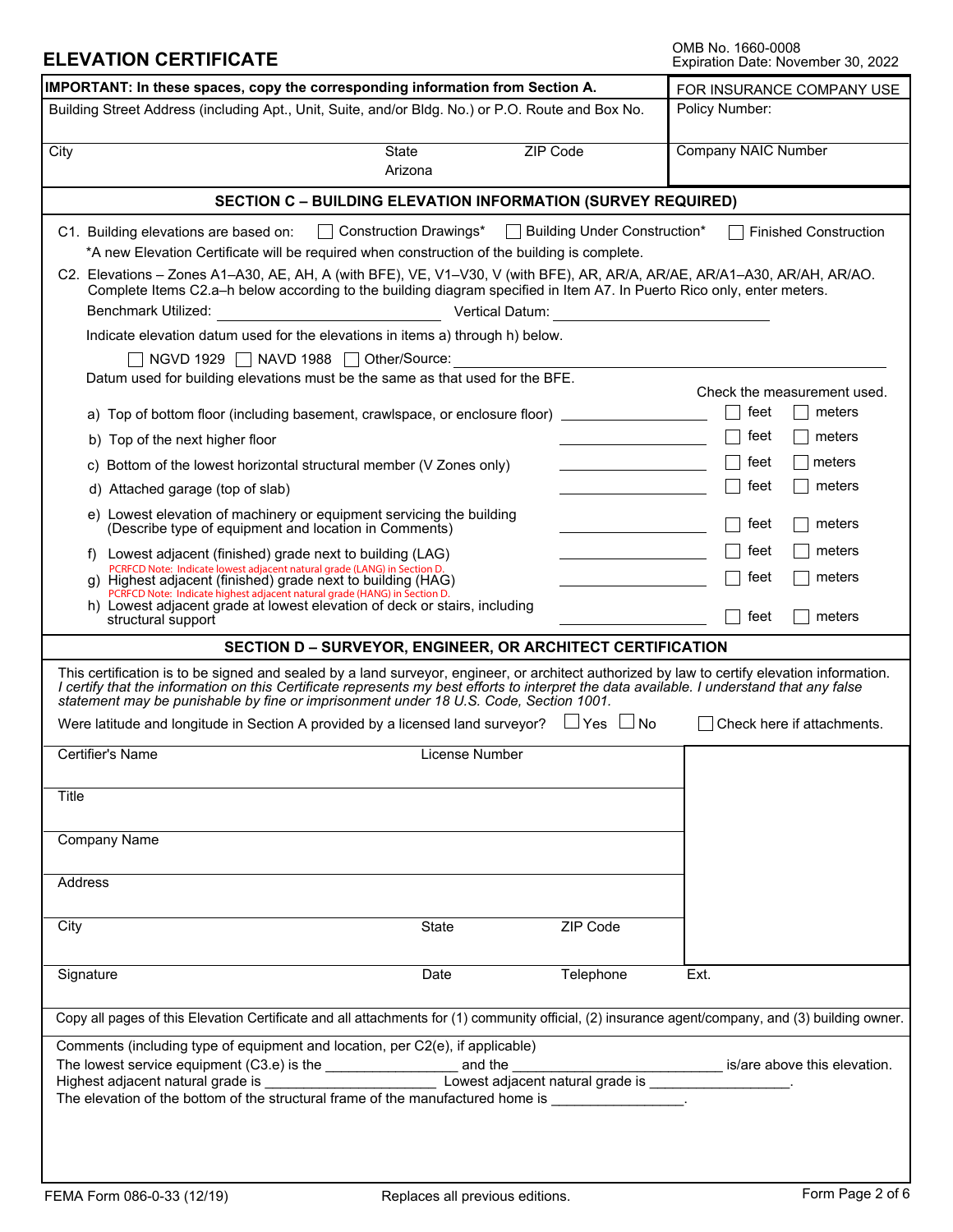# **ELEVATION CERTIFICATE OMB NO. 1660-0008**

| OMB No. 1660-0008 |                                    |  |
|-------------------|------------------------------------|--|
|                   | Expiration Date: November 30, 2022 |  |

| Building Street Address (including Apt., Unit, Suite, and/or Bldg. No.) or P.O. Route and Box No.<br>Policy Number:<br><b>ZIP Code</b><br>City<br><b>State</b><br>Company NAIC Number<br>Arizona<br><b>SECTION E - BUILDING ELEVATION INFORMATION (SURVEY NOT REQUIRED)</b><br>FOR ZONE AO AND ZONE A (WITHOUT BFE)<br>For Zones AO and A (without BFE), complete Items E1–E5. If the Certificate is intended to support a LOMA or LOMR-F request,<br>complete Sections A, B, and C. For Items E1-E4, use natural grade, if available. Check the measurement used. In Puerto Rico only,<br>enter meters.<br>E1. Provide elevation information for the following and check the appropriate boxes to show whether the elevation is above or below<br>the highest adjacent grade (HAG) and the lowest adjacent grade (LAG).<br>a) Top of bottom floor (including basement,<br>crawlspace, or enclosure) is<br>above or<br>below the HAG.<br>feet<br><i>meters</i><br>b) Top of bottom floor (including basement,<br>crawlspace, or enclosure) is<br>$ $ feet<br>meters<br>above or $\vert \ \vert$ below the LAG.<br>E2. For Building Diagrams 6-9 with permanent flood openings provided in Section A Items 8 and/or 9 (see pages 1-2 of Instructions),<br>the next higher floor (elevation $\dot{Q}$ 2.b in<br>the diagrams) of the building is<br>feet meters<br>above or below the HAG.<br>E3. Attached garage (top of slab) is<br>feet meters<br>above or  <br>below the HAG.<br>E4. Top of platform of machinery and/or equipment<br>servicing the building is<br>meters<br>above or I I below the HAG.<br>feet.<br>E5. Zone AO only: If no flood depth number is available, is the top of the bottom floor elevated in accordance with the community's<br>floodplain management ordinance? Table Yes<br>Unknown. The local official must certify this information in Section G.<br>No l<br><b>SECTION F - PROPERTY OWNER (OR OWNER'S REPARESENTATIVE) CERTIFICATION</b><br>The property owner or owner's authorized representative who completes Sections A, B, and E for Zone A (with <mark>out a FE</mark> MA-issued or<br>community-issued BFE) or Zone AO must sign here. The statements in Sections A, B and E are correct to the best of my knowledge.<br>Property Owner or Owner's Authorized Representative's Name<br><b>ZIP</b> Code<br>Address<br><b>City</b><br>State<br>$\blacktriangledown$<br>Telephone<br>Signature<br>Date<br>Comments | IMPORTANT: In these spaces, copy the corresponding information from Section A. |  | FOR INSURANCE COMPANY USE |
|------------------------------------------------------------------------------------------------------------------------------------------------------------------------------------------------------------------------------------------------------------------------------------------------------------------------------------------------------------------------------------------------------------------------------------------------------------------------------------------------------------------------------------------------------------------------------------------------------------------------------------------------------------------------------------------------------------------------------------------------------------------------------------------------------------------------------------------------------------------------------------------------------------------------------------------------------------------------------------------------------------------------------------------------------------------------------------------------------------------------------------------------------------------------------------------------------------------------------------------------------------------------------------------------------------------------------------------------------------------------------------------------------------------------------------------------------------------------------------------------------------------------------------------------------------------------------------------------------------------------------------------------------------------------------------------------------------------------------------------------------------------------------------------------------------------------------------------------------------------------------------------------------------------------------------------------------------------------------------------------------------------------------------------------------------------------------------------------------------------------------------------------------------------------------------------------------------------------------------------------------------------------------------------------------------------------------------------------------------------------------------------------------------------------------------------------------------|--------------------------------------------------------------------------------|--|---------------------------|
|                                                                                                                                                                                                                                                                                                                                                                                                                                                                                                                                                                                                                                                                                                                                                                                                                                                                                                                                                                                                                                                                                                                                                                                                                                                                                                                                                                                                                                                                                                                                                                                                                                                                                                                                                                                                                                                                                                                                                                                                                                                                                                                                                                                                                                                                                                                                                                                                                                                            |                                                                                |  |                           |
|                                                                                                                                                                                                                                                                                                                                                                                                                                                                                                                                                                                                                                                                                                                                                                                                                                                                                                                                                                                                                                                                                                                                                                                                                                                                                                                                                                                                                                                                                                                                                                                                                                                                                                                                                                                                                                                                                                                                                                                                                                                                                                                                                                                                                                                                                                                                                                                                                                                            |                                                                                |  |                           |
|                                                                                                                                                                                                                                                                                                                                                                                                                                                                                                                                                                                                                                                                                                                                                                                                                                                                                                                                                                                                                                                                                                                                                                                                                                                                                                                                                                                                                                                                                                                                                                                                                                                                                                                                                                                                                                                                                                                                                                                                                                                                                                                                                                                                                                                                                                                                                                                                                                                            |                                                                                |  |                           |
|                                                                                                                                                                                                                                                                                                                                                                                                                                                                                                                                                                                                                                                                                                                                                                                                                                                                                                                                                                                                                                                                                                                                                                                                                                                                                                                                                                                                                                                                                                                                                                                                                                                                                                                                                                                                                                                                                                                                                                                                                                                                                                                                                                                                                                                                                                                                                                                                                                                            |                                                                                |  |                           |
|                                                                                                                                                                                                                                                                                                                                                                                                                                                                                                                                                                                                                                                                                                                                                                                                                                                                                                                                                                                                                                                                                                                                                                                                                                                                                                                                                                                                                                                                                                                                                                                                                                                                                                                                                                                                                                                                                                                                                                                                                                                                                                                                                                                                                                                                                                                                                                                                                                                            |                                                                                |  |                           |
|                                                                                                                                                                                                                                                                                                                                                                                                                                                                                                                                                                                                                                                                                                                                                                                                                                                                                                                                                                                                                                                                                                                                                                                                                                                                                                                                                                                                                                                                                                                                                                                                                                                                                                                                                                                                                                                                                                                                                                                                                                                                                                                                                                                                                                                                                                                                                                                                                                                            |                                                                                |  |                           |
|                                                                                                                                                                                                                                                                                                                                                                                                                                                                                                                                                                                                                                                                                                                                                                                                                                                                                                                                                                                                                                                                                                                                                                                                                                                                                                                                                                                                                                                                                                                                                                                                                                                                                                                                                                                                                                                                                                                                                                                                                                                                                                                                                                                                                                                                                                                                                                                                                                                            |                                                                                |  |                           |
|                                                                                                                                                                                                                                                                                                                                                                                                                                                                                                                                                                                                                                                                                                                                                                                                                                                                                                                                                                                                                                                                                                                                                                                                                                                                                                                                                                                                                                                                                                                                                                                                                                                                                                                                                                                                                                                                                                                                                                                                                                                                                                                                                                                                                                                                                                                                                                                                                                                            |                                                                                |  |                           |
|                                                                                                                                                                                                                                                                                                                                                                                                                                                                                                                                                                                                                                                                                                                                                                                                                                                                                                                                                                                                                                                                                                                                                                                                                                                                                                                                                                                                                                                                                                                                                                                                                                                                                                                                                                                                                                                                                                                                                                                                                                                                                                                                                                                                                                                                                                                                                                                                                                                            |                                                                                |  |                           |
|                                                                                                                                                                                                                                                                                                                                                                                                                                                                                                                                                                                                                                                                                                                                                                                                                                                                                                                                                                                                                                                                                                                                                                                                                                                                                                                                                                                                                                                                                                                                                                                                                                                                                                                                                                                                                                                                                                                                                                                                                                                                                                                                                                                                                                                                                                                                                                                                                                                            |                                                                                |  |                           |
|                                                                                                                                                                                                                                                                                                                                                                                                                                                                                                                                                                                                                                                                                                                                                                                                                                                                                                                                                                                                                                                                                                                                                                                                                                                                                                                                                                                                                                                                                                                                                                                                                                                                                                                                                                                                                                                                                                                                                                                                                                                                                                                                                                                                                                                                                                                                                                                                                                                            |                                                                                |  |                           |
|                                                                                                                                                                                                                                                                                                                                                                                                                                                                                                                                                                                                                                                                                                                                                                                                                                                                                                                                                                                                                                                                                                                                                                                                                                                                                                                                                                                                                                                                                                                                                                                                                                                                                                                                                                                                                                                                                                                                                                                                                                                                                                                                                                                                                                                                                                                                                                                                                                                            |                                                                                |  |                           |
|                                                                                                                                                                                                                                                                                                                                                                                                                                                                                                                                                                                                                                                                                                                                                                                                                                                                                                                                                                                                                                                                                                                                                                                                                                                                                                                                                                                                                                                                                                                                                                                                                                                                                                                                                                                                                                                                                                                                                                                                                                                                                                                                                                                                                                                                                                                                                                                                                                                            |                                                                                |  |                           |
|                                                                                                                                                                                                                                                                                                                                                                                                                                                                                                                                                                                                                                                                                                                                                                                                                                                                                                                                                                                                                                                                                                                                                                                                                                                                                                                                                                                                                                                                                                                                                                                                                                                                                                                                                                                                                                                                                                                                                                                                                                                                                                                                                                                                                                                                                                                                                                                                                                                            |                                                                                |  |                           |
|                                                                                                                                                                                                                                                                                                                                                                                                                                                                                                                                                                                                                                                                                                                                                                                                                                                                                                                                                                                                                                                                                                                                                                                                                                                                                                                                                                                                                                                                                                                                                                                                                                                                                                                                                                                                                                                                                                                                                                                                                                                                                                                                                                                                                                                                                                                                                                                                                                                            |                                                                                |  |                           |
|                                                                                                                                                                                                                                                                                                                                                                                                                                                                                                                                                                                                                                                                                                                                                                                                                                                                                                                                                                                                                                                                                                                                                                                                                                                                                                                                                                                                                                                                                                                                                                                                                                                                                                                                                                                                                                                                                                                                                                                                                                                                                                                                                                                                                                                                                                                                                                                                                                                            |                                                                                |  |                           |
|                                                                                                                                                                                                                                                                                                                                                                                                                                                                                                                                                                                                                                                                                                                                                                                                                                                                                                                                                                                                                                                                                                                                                                                                                                                                                                                                                                                                                                                                                                                                                                                                                                                                                                                                                                                                                                                                                                                                                                                                                                                                                                                                                                                                                                                                                                                                                                                                                                                            |                                                                                |  |                           |
|                                                                                                                                                                                                                                                                                                                                                                                                                                                                                                                                                                                                                                                                                                                                                                                                                                                                                                                                                                                                                                                                                                                                                                                                                                                                                                                                                                                                                                                                                                                                                                                                                                                                                                                                                                                                                                                                                                                                                                                                                                                                                                                                                                                                                                                                                                                                                                                                                                                            |                                                                                |  |                           |
|                                                                                                                                                                                                                                                                                                                                                                                                                                                                                                                                                                                                                                                                                                                                                                                                                                                                                                                                                                                                                                                                                                                                                                                                                                                                                                                                                                                                                                                                                                                                                                                                                                                                                                                                                                                                                                                                                                                                                                                                                                                                                                                                                                                                                                                                                                                                                                                                                                                            |                                                                                |  |                           |
|                                                                                                                                                                                                                                                                                                                                                                                                                                                                                                                                                                                                                                                                                                                                                                                                                                                                                                                                                                                                                                                                                                                                                                                                                                                                                                                                                                                                                                                                                                                                                                                                                                                                                                                                                                                                                                                                                                                                                                                                                                                                                                                                                                                                                                                                                                                                                                                                                                                            |                                                                                |  |                           |
|                                                                                                                                                                                                                                                                                                                                                                                                                                                                                                                                                                                                                                                                                                                                                                                                                                                                                                                                                                                                                                                                                                                                                                                                                                                                                                                                                                                                                                                                                                                                                                                                                                                                                                                                                                                                                                                                                                                                                                                                                                                                                                                                                                                                                                                                                                                                                                                                                                                            |                                                                                |  |                           |
|                                                                                                                                                                                                                                                                                                                                                                                                                                                                                                                                                                                                                                                                                                                                                                                                                                                                                                                                                                                                                                                                                                                                                                                                                                                                                                                                                                                                                                                                                                                                                                                                                                                                                                                                                                                                                                                                                                                                                                                                                                                                                                                                                                                                                                                                                                                                                                                                                                                            |                                                                                |  |                           |
|                                                                                                                                                                                                                                                                                                                                                                                                                                                                                                                                                                                                                                                                                                                                                                                                                                                                                                                                                                                                                                                                                                                                                                                                                                                                                                                                                                                                                                                                                                                                                                                                                                                                                                                                                                                                                                                                                                                                                                                                                                                                                                                                                                                                                                                                                                                                                                                                                                                            |                                                                                |  |                           |
|                                                                                                                                                                                                                                                                                                                                                                                                                                                                                                                                                                                                                                                                                                                                                                                                                                                                                                                                                                                                                                                                                                                                                                                                                                                                                                                                                                                                                                                                                                                                                                                                                                                                                                                                                                                                                                                                                                                                                                                                                                                                                                                                                                                                                                                                                                                                                                                                                                                            |                                                                                |  |                           |
|                                                                                                                                                                                                                                                                                                                                                                                                                                                                                                                                                                                                                                                                                                                                                                                                                                                                                                                                                                                                                                                                                                                                                                                                                                                                                                                                                                                                                                                                                                                                                                                                                                                                                                                                                                                                                                                                                                                                                                                                                                                                                                                                                                                                                                                                                                                                                                                                                                                            |                                                                                |  |                           |
|                                                                                                                                                                                                                                                                                                                                                                                                                                                                                                                                                                                                                                                                                                                                                                                                                                                                                                                                                                                                                                                                                                                                                                                                                                                                                                                                                                                                                                                                                                                                                                                                                                                                                                                                                                                                                                                                                                                                                                                                                                                                                                                                                                                                                                                                                                                                                                                                                                                            |                                                                                |  |                           |
|                                                                                                                                                                                                                                                                                                                                                                                                                                                                                                                                                                                                                                                                                                                                                                                                                                                                                                                                                                                                                                                                                                                                                                                                                                                                                                                                                                                                                                                                                                                                                                                                                                                                                                                                                                                                                                                                                                                                                                                                                                                                                                                                                                                                                                                                                                                                                                                                                                                            |                                                                                |  |                           |
|                                                                                                                                                                                                                                                                                                                                                                                                                                                                                                                                                                                                                                                                                                                                                                                                                                                                                                                                                                                                                                                                                                                                                                                                                                                                                                                                                                                                                                                                                                                                                                                                                                                                                                                                                                                                                                                                                                                                                                                                                                                                                                                                                                                                                                                                                                                                                                                                                                                            |                                                                                |  |                           |
|                                                                                                                                                                                                                                                                                                                                                                                                                                                                                                                                                                                                                                                                                                                                                                                                                                                                                                                                                                                                                                                                                                                                                                                                                                                                                                                                                                                                                                                                                                                                                                                                                                                                                                                                                                                                                                                                                                                                                                                                                                                                                                                                                                                                                                                                                                                                                                                                                                                            |                                                                                |  |                           |
|                                                                                                                                                                                                                                                                                                                                                                                                                                                                                                                                                                                                                                                                                                                                                                                                                                                                                                                                                                                                                                                                                                                                                                                                                                                                                                                                                                                                                                                                                                                                                                                                                                                                                                                                                                                                                                                                                                                                                                                                                                                                                                                                                                                                                                                                                                                                                                                                                                                            |                                                                                |  |                           |
|                                                                                                                                                                                                                                                                                                                                                                                                                                                                                                                                                                                                                                                                                                                                                                                                                                                                                                                                                                                                                                                                                                                                                                                                                                                                                                                                                                                                                                                                                                                                                                                                                                                                                                                                                                                                                                                                                                                                                                                                                                                                                                                                                                                                                                                                                                                                                                                                                                                            |                                                                                |  |                           |
|                                                                                                                                                                                                                                                                                                                                                                                                                                                                                                                                                                                                                                                                                                                                                                                                                                                                                                                                                                                                                                                                                                                                                                                                                                                                                                                                                                                                                                                                                                                                                                                                                                                                                                                                                                                                                                                                                                                                                                                                                                                                                                                                                                                                                                                                                                                                                                                                                                                            |                                                                                |  |                           |
| Check here if attachments.                                                                                                                                                                                                                                                                                                                                                                                                                                                                                                                                                                                                                                                                                                                                                                                                                                                                                                                                                                                                                                                                                                                                                                                                                                                                                                                                                                                                                                                                                                                                                                                                                                                                                                                                                                                                                                                                                                                                                                                                                                                                                                                                                                                                                                                                                                                                                                                                                                 |                                                                                |  |                           |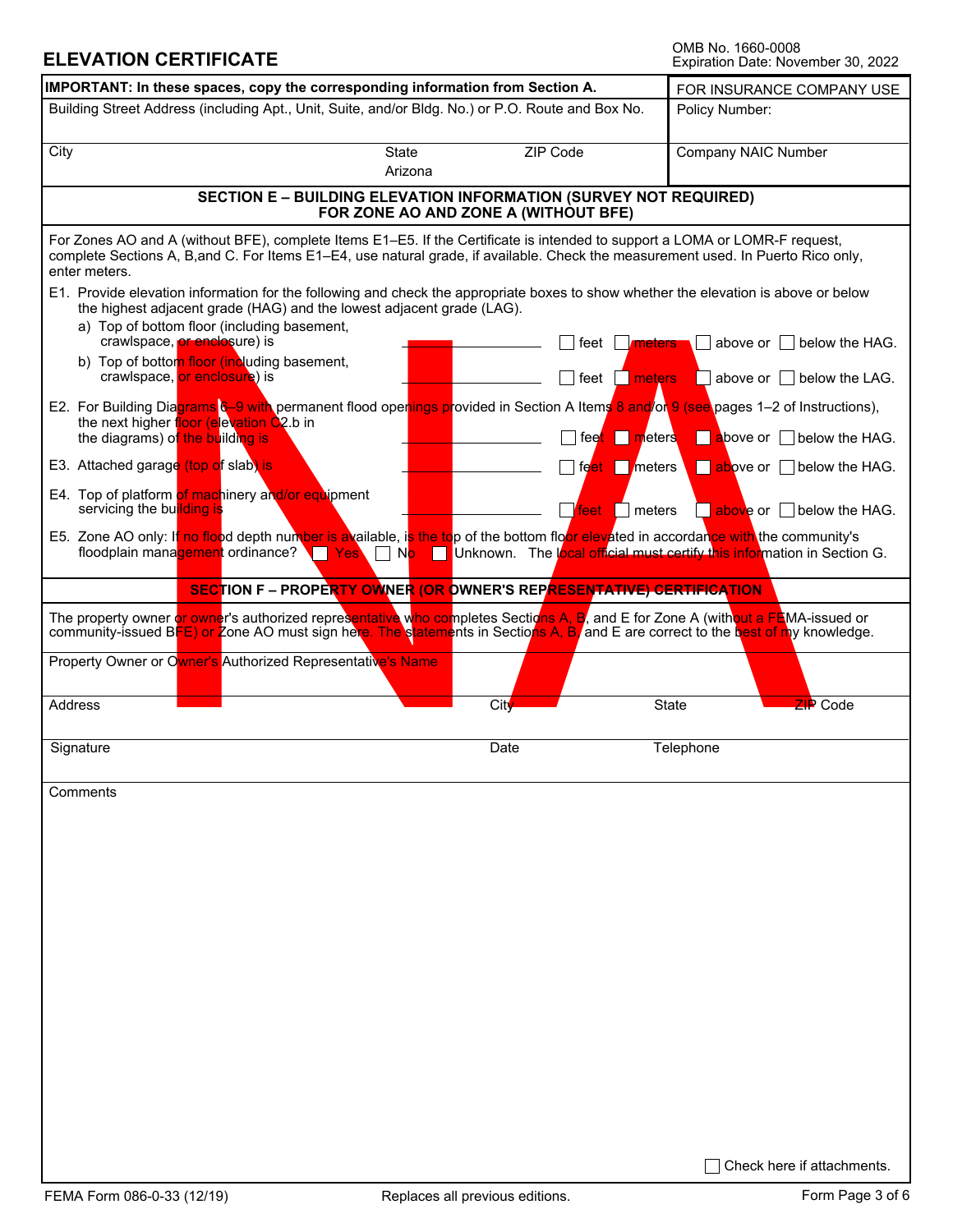### **ELEVATION CERTIFICATE**

OMB No. 1660-0008<br>Expiration Date: November 30, 2022

| IMPORTANT: In these spaces, copy the corresponding information from Section A.                                                                                                                                                                                                                                                         | FOR INSURANCE COMPANY USE                                                                                               |                                                                                                                                  |  |  |  |
|----------------------------------------------------------------------------------------------------------------------------------------------------------------------------------------------------------------------------------------------------------------------------------------------------------------------------------------|-------------------------------------------------------------------------------------------------------------------------|----------------------------------------------------------------------------------------------------------------------------------|--|--|--|
| Building Street Address (including Apt., Unit, Suite, and/or Bldg. No.) or P.O. Route and Box No.                                                                                                                                                                                                                                      | Policy Number:                                                                                                          |                                                                                                                                  |  |  |  |
| City                                                                                                                                                                                                                                                                                                                                   | Company NAIC Number                                                                                                     |                                                                                                                                  |  |  |  |
|                                                                                                                                                                                                                                                                                                                                        | <b>SECTION G - COMMUNITY INFORMATION (OPTIONAL)</b>                                                                     |                                                                                                                                  |  |  |  |
| The local official who is authorized by law or ordinance to administer the community's floodplain management ordinance can complete<br>Sections A, B, C (or E), and G of this Elevation Certificate. Complete the applicable item(s) and sign below. Check the measurement<br>used in Items G8-G10. In Puerto Rico only, enter meters. |                                                                                                                         |                                                                                                                                  |  |  |  |
| G <sub>1.</sub> $\vert$<br>data in the Comments area below.)                                                                                                                                                                                                                                                                           | The information in Section C was taken from other documentation that has been signed and sealed by a licensed surveyor, | engineer, or architect who is authorized by law to certify elevation information. (Indicate the source and date of the elevation |  |  |  |
| G2.<br>or Zone AO.                                                                                                                                                                                                                                                                                                                     |                                                                                                                         | A community official completed Section E for a building located in Zone A (without a FEMA-issued or community-issued BFE)        |  |  |  |
| G3.                                                                                                                                                                                                                                                                                                                                    | The following information (Items G4-G10) is provided for community floodplain management purposes.                      |                                                                                                                                  |  |  |  |
| G4. Permit Number                                                                                                                                                                                                                                                                                                                      | G5. Date Permit Issued                                                                                                  | G6. Date Certificate of<br>Compliance/Occupancy Issued                                                                           |  |  |  |
| G7. This permit has been issued for:                                                                                                                                                                                                                                                                                                   | New Construction □ Substantial Improvement                                                                              |                                                                                                                                  |  |  |  |
| G8. Elevation of as-built lowest floor (including basement)<br>of the building:                                                                                                                                                                                                                                                        |                                                                                                                         | feet<br>meters<br>Datum                                                                                                          |  |  |  |
| G9. BFE or (in Zone AO) depth of flooding at the building site: _______________                                                                                                                                                                                                                                                        |                                                                                                                         | feet<br>meters<br>Datum                                                                                                          |  |  |  |
| G10. Community's design flood elevation:                                                                                                                                                                                                                                                                                               |                                                                                                                         | feet<br>meters<br>Datum                                                                                                          |  |  |  |
| Local Official's Name                                                                                                                                                                                                                                                                                                                  | Title                                                                                                                   |                                                                                                                                  |  |  |  |
| <b>Community Name</b>                                                                                                                                                                                                                                                                                                                  | Telephone                                                                                                               |                                                                                                                                  |  |  |  |
| Signature                                                                                                                                                                                                                                                                                                                              | Date                                                                                                                    |                                                                                                                                  |  |  |  |
| Comments (including type of equipment and location, per C2(e), if applicable)                                                                                                                                                                                                                                                          |                                                                                                                         |                                                                                                                                  |  |  |  |
|                                                                                                                                                                                                                                                                                                                                        |                                                                                                                         |                                                                                                                                  |  |  |  |
|                                                                                                                                                                                                                                                                                                                                        |                                                                                                                         |                                                                                                                                  |  |  |  |
|                                                                                                                                                                                                                                                                                                                                        |                                                                                                                         |                                                                                                                                  |  |  |  |
|                                                                                                                                                                                                                                                                                                                                        |                                                                                                                         |                                                                                                                                  |  |  |  |
|                                                                                                                                                                                                                                                                                                                                        |                                                                                                                         |                                                                                                                                  |  |  |  |
|                                                                                                                                                                                                                                                                                                                                        |                                                                                                                         |                                                                                                                                  |  |  |  |
|                                                                                                                                                                                                                                                                                                                                        |                                                                                                                         |                                                                                                                                  |  |  |  |
|                                                                                                                                                                                                                                                                                                                                        |                                                                                                                         | Check here if attachments.                                                                                                       |  |  |  |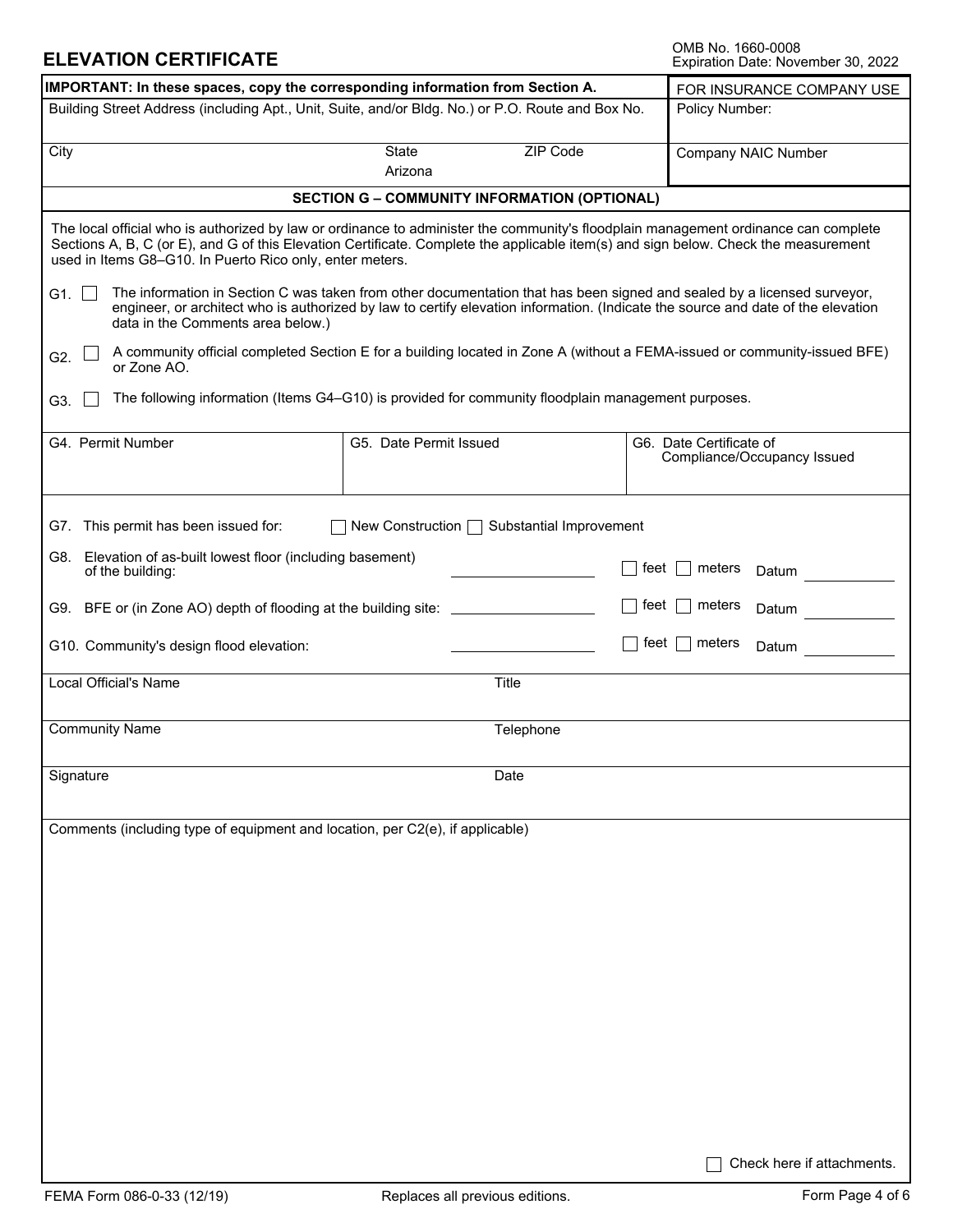| <b>ELEVATION CERTIFICATE</b>                                                                                                                                                                                                                                                                                                                                                                                                                                                                                                              | <b>DUILDINU FRUTUURAFRJ</b><br>See Instructions for Item A6. |                 | OMB No. 1660-0008<br>Expiration Date: November 30, 2022 |                 |
|-------------------------------------------------------------------------------------------------------------------------------------------------------------------------------------------------------------------------------------------------------------------------------------------------------------------------------------------------------------------------------------------------------------------------------------------------------------------------------------------------------------------------------------------|--------------------------------------------------------------|-----------------|---------------------------------------------------------|-----------------|
| IMPORTANT: In these spaces, copy the corresponding information from Section A.                                                                                                                                                                                                                                                                                                                                                                                                                                                            |                                                              |                 | FOR INSURANCE COMPANY USE                               |                 |
| Building Street Address (including Apt., Unit, Suite, and/or Bldg. No.) or P.O. Route and Box No.                                                                                                                                                                                                                                                                                                                                                                                                                                         |                                                              |                 | Policy Number:                                          |                 |
| City                                                                                                                                                                                                                                                                                                                                                                                                                                                                                                                                      | State<br>Arizona                                             | <b>ZIP Code</b> | <b>Company NAIC Number</b>                              |                 |
| If using the Elevation Certificate to obtain NFIP flood insurance, affix at least 2 building photographs below according to the<br>instructions for Item A6. Identify all photographs with date taken; "Front View" and "Rear View"; and, if required, "Right Side View" and<br>"Left Side View." When applicable, photographs must show the foundation with representative examples of the flood openings or<br>vents, as indicated in Section A8. If submitting more photographs than will fit on this page, use the Continuation Page. |                                                              |                 |                                                         |                 |
|                                                                                                                                                                                                                                                                                                                                                                                                                                                                                                                                           |                                                              |                 |                                                         |                 |
|                                                                                                                                                                                                                                                                                                                                                                                                                                                                                                                                           |                                                              |                 |                                                         |                 |
|                                                                                                                                                                                                                                                                                                                                                                                                                                                                                                                                           |                                                              |                 |                                                         |                 |
|                                                                                                                                                                                                                                                                                                                                                                                                                                                                                                                                           |                                                              |                 |                                                         |                 |
|                                                                                                                                                                                                                                                                                                                                                                                                                                                                                                                                           |                                                              |                 |                                                         |                 |
|                                                                                                                                                                                                                                                                                                                                                                                                                                                                                                                                           |                                                              |                 |                                                         |                 |
|                                                                                                                                                                                                                                                                                                                                                                                                                                                                                                                                           |                                                              |                 |                                                         |                 |
|                                                                                                                                                                                                                                                                                                                                                                                                                                                                                                                                           |                                                              |                 |                                                         |                 |
|                                                                                                                                                                                                                                                                                                                                                                                                                                                                                                                                           |                                                              |                 |                                                         |                 |
|                                                                                                                                                                                                                                                                                                                                                                                                                                                                                                                                           | Photo One                                                    |                 |                                                         |                 |
| Photo One Caption                                                                                                                                                                                                                                                                                                                                                                                                                                                                                                                         |                                                              |                 |                                                         | Clear Photo One |
|                                                                                                                                                                                                                                                                                                                                                                                                                                                                                                                                           |                                                              |                 |                                                         |                 |
|                                                                                                                                                                                                                                                                                                                                                                                                                                                                                                                                           |                                                              |                 |                                                         |                 |
|                                                                                                                                                                                                                                                                                                                                                                                                                                                                                                                                           |                                                              |                 |                                                         |                 |
|                                                                                                                                                                                                                                                                                                                                                                                                                                                                                                                                           |                                                              |                 |                                                         |                 |
|                                                                                                                                                                                                                                                                                                                                                                                                                                                                                                                                           |                                                              |                 |                                                         |                 |
|                                                                                                                                                                                                                                                                                                                                                                                                                                                                                                                                           |                                                              |                 |                                                         |                 |
|                                                                                                                                                                                                                                                                                                                                                                                                                                                                                                                                           |                                                              |                 |                                                         |                 |
|                                                                                                                                                                                                                                                                                                                                                                                                                                                                                                                                           |                                                              |                 |                                                         |                 |
|                                                                                                                                                                                                                                                                                                                                                                                                                                                                                                                                           |                                                              |                 |                                                         |                 |
|                                                                                                                                                                                                                                                                                                                                                                                                                                                                                                                                           |                                                              |                 |                                                         |                 |
|                                                                                                                                                                                                                                                                                                                                                                                                                                                                                                                                           |                                                              |                 |                                                         |                 |
|                                                                                                                                                                                                                                                                                                                                                                                                                                                                                                                                           |                                                              |                 |                                                         |                 |
|                                                                                                                                                                                                                                                                                                                                                                                                                                                                                                                                           |                                                              |                 |                                                         |                 |
|                                                                                                                                                                                                                                                                                                                                                                                                                                                                                                                                           |                                                              |                 |                                                         |                 |
|                                                                                                                                                                                                                                                                                                                                                                                                                                                                                                                                           |                                                              |                 |                                                         |                 |
|                                                                                                                                                                                                                                                                                                                                                                                                                                                                                                                                           |                                                              |                 |                                                         |                 |
|                                                                                                                                                                                                                                                                                                                                                                                                                                                                                                                                           |                                                              |                 |                                                         |                 |
|                                                                                                                                                                                                                                                                                                                                                                                                                                                                                                                                           | Photo Two                                                    |                 |                                                         |                 |

**BUILDING PHOTOGRAPHS** 

Photo Two Caption